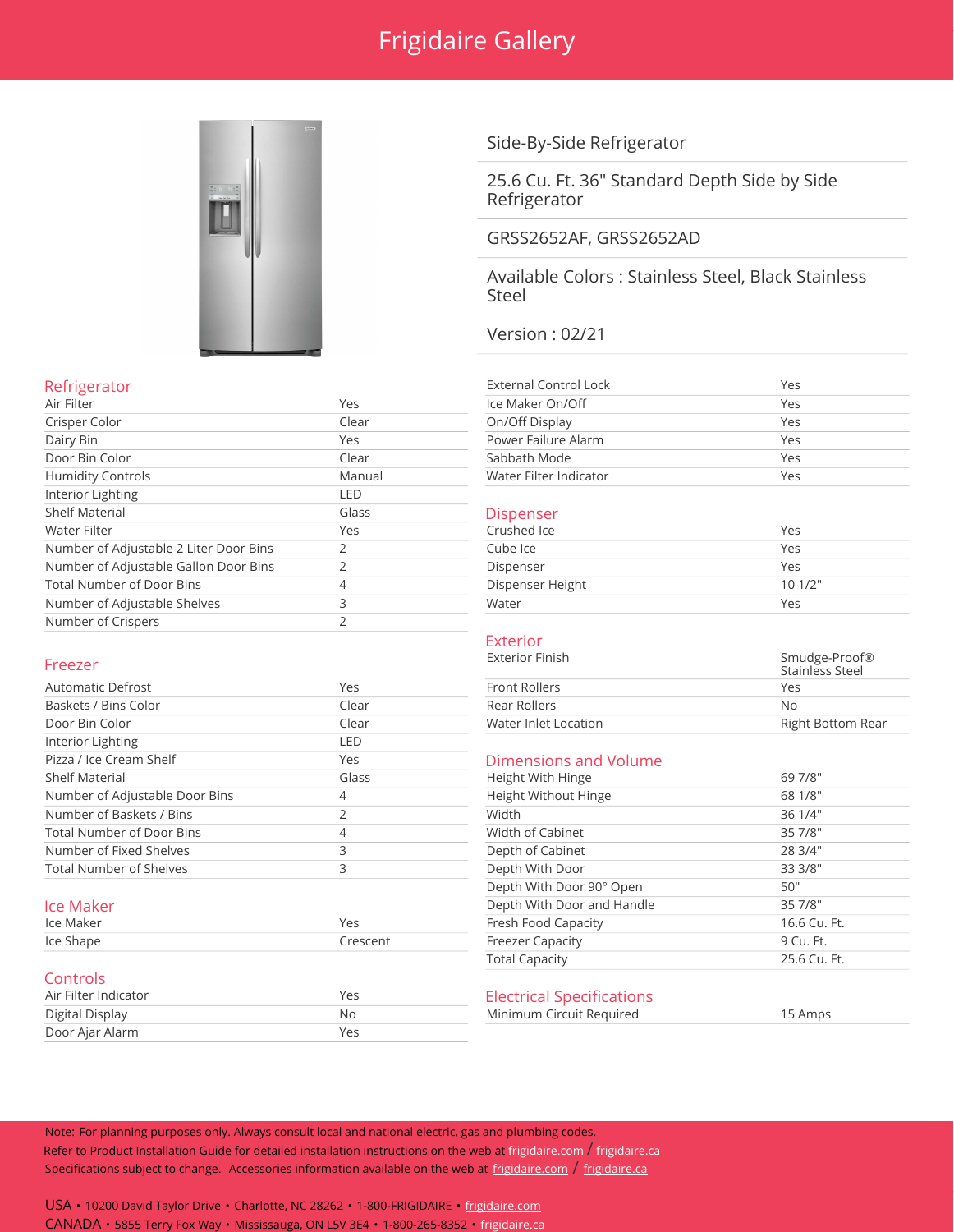

## 25.6 Cu. Ft. 36" Standard Depth Side by Side Refrigerator

## GRSS2652AF, GRSS2652AD

|                                              |            | Version : $02/21$ |
|----------------------------------------------|------------|-------------------|
| <b>General Specifications</b>                |            |                   |
| Leveling Legs                                | Yes        |                   |
| Product Weight                               | 278.35 lbs |                   |
| <b>Certifications &amp; Approvals</b>        |            |                   |
| ADA Compliant*                               | Yes        |                   |
| Performance Certifications & Approvals       |            |                   |
| <b>ENERGY STAR Certified</b>                 | Yes        |                   |
| <b>Safety Certifications &amp; Approvals</b> |            |                   |
| cUL Listed                                   | Yes        |                   |

\*ADA Compliant Disclaimer Accessibility pursuant to Uniform Federal Accessibility Standards (UFAS) when used with optional water filter bypass.

Note: For planning purposes only. Always consult local and national electric, gas and plumbing codes. Refer to Product Installation Guide for detailed installation instructions on the web at [frigidaire.com](http://frigidaire.com/) / [frigidaire.ca](http://frigidaire.ca/) Specifications subject to change. Accessories information available on the web at [frigidaire.com](http://frigidaire.com/) / [frigidaire.ca](http://frigidaire.ca/)